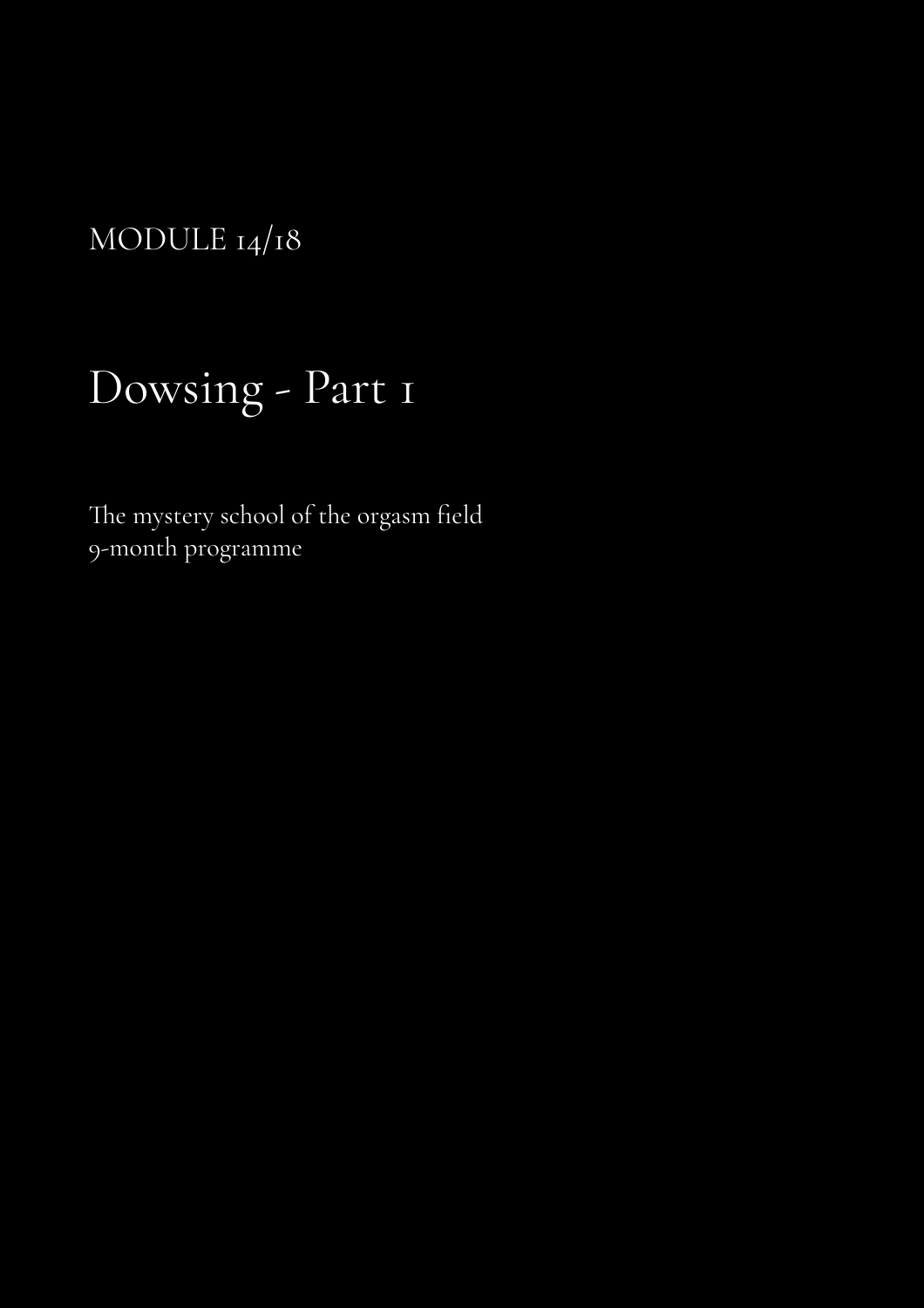"I tell you the truth, if you had faith even as small as a mustard seed", Jesus told them "you could say to this mountain, 'Move from here to there,' and it would move. Nothing would be impossible."

― Matthew 17:20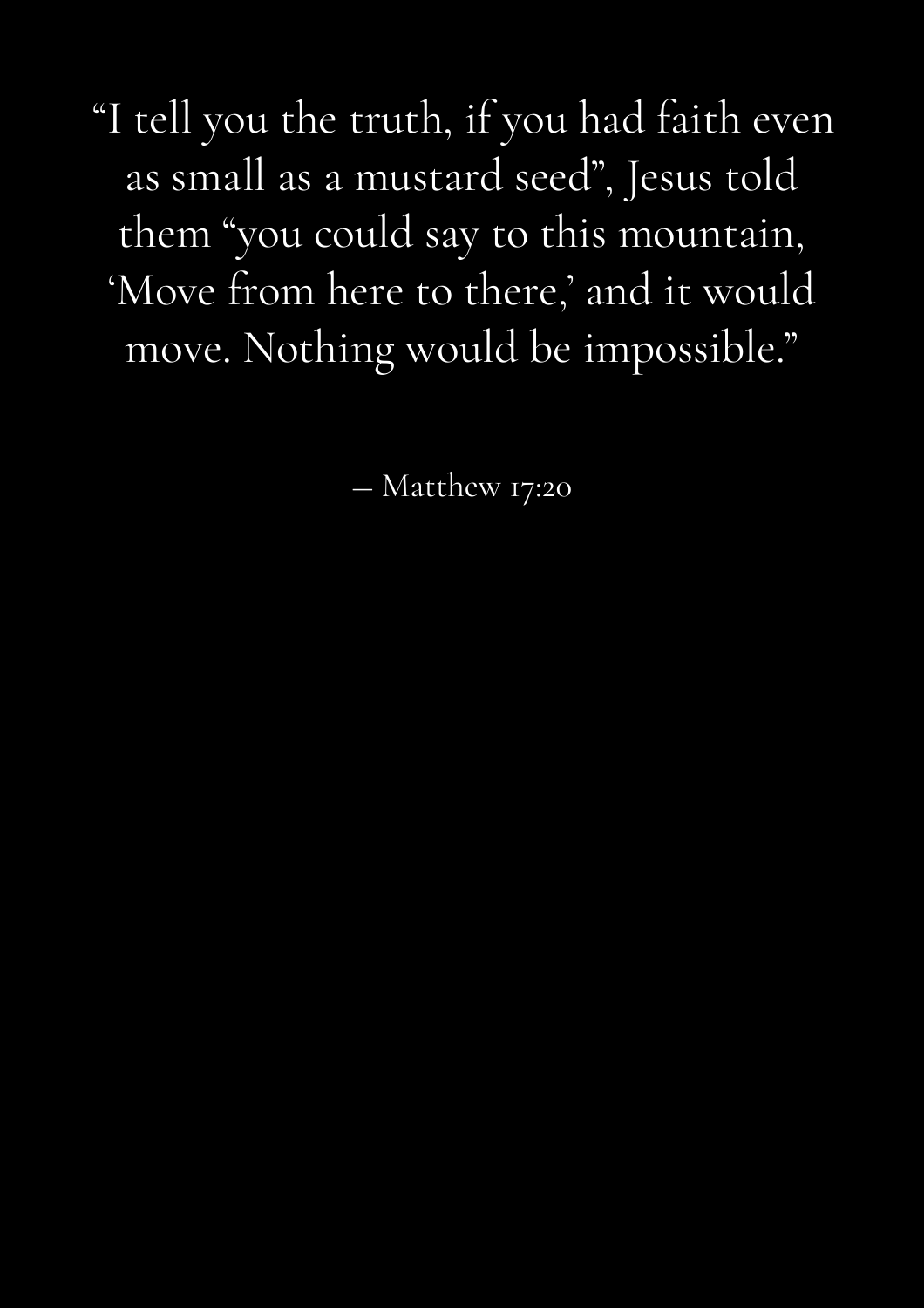A spiritual search engine, an extradimensional google searching all that is known for answers to everything from anything.

- Antony Talmage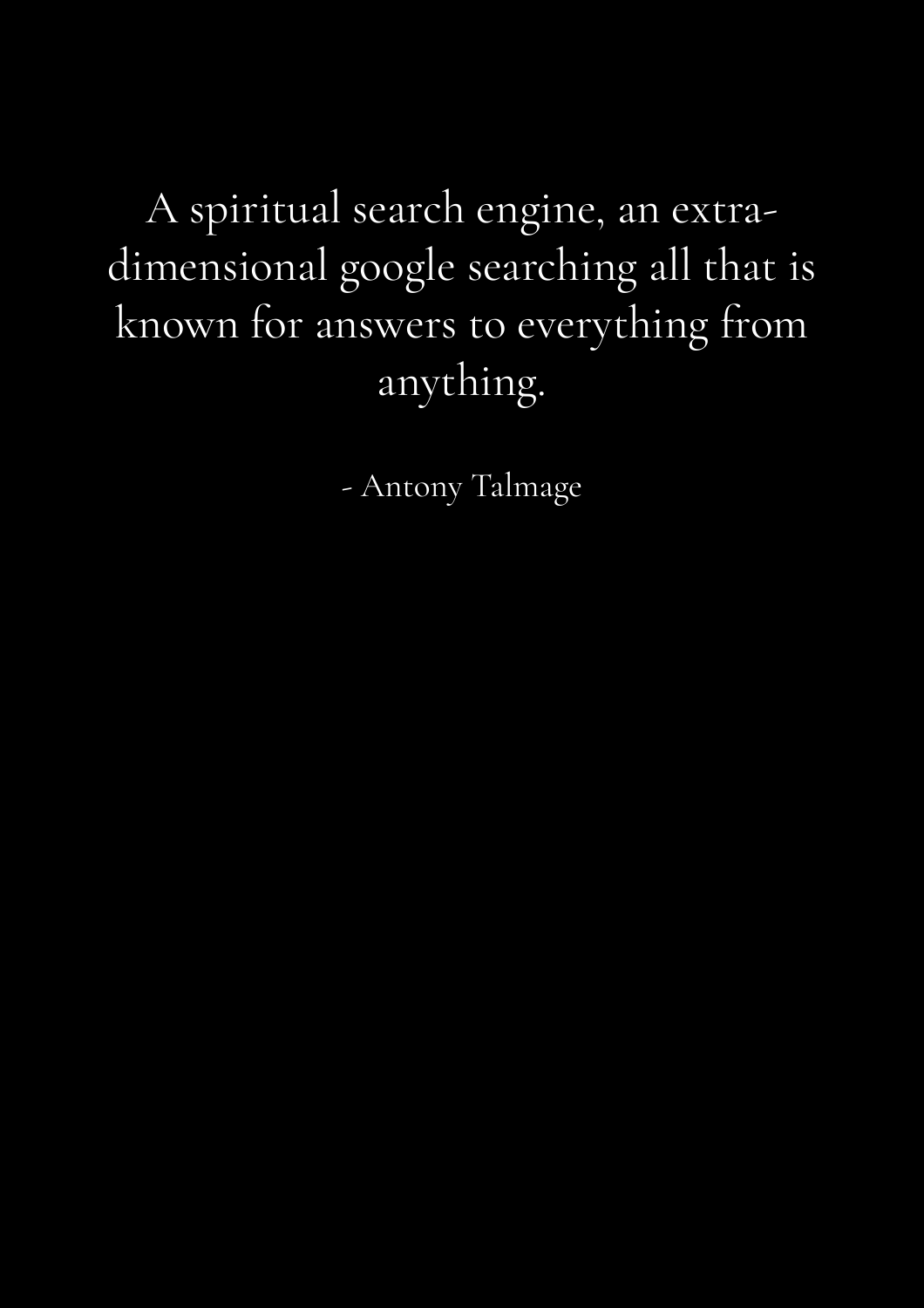## DOWSING FOR TRANSFORMATION

Dowsing is a process which serves as a theoretical wormhole into fields which connect us to the higher consciousness field of the Divine realm, the undifferentiated essence of existence. Dowsing is a shortcut to psychic power: the bridge to the information field of the mystery schools which contains everything required to become a highly connected and intuitive being. Dowsing empowers us to upgrade our operating system, beyond the limitations of the world. Dowsing is a way of awakening and tuning in to information not available to our 5 senses, coming from the non-local higher consciousness or universal mind.

In the double-slit experiment's phenomena of "observers creating reality" nothing can exist in this world unless it is brought on by human consciousness. The universe is one large consciousness, and everything is part of that consciousness.

The common denominator that bridges the two fields is our human consciousness. It is the link between the tangible local realm and the intangible non-local realm.

It is when we are in an altered state that we encounter the psychic realm.

When dowsers dowse, their minds are in an altered state.

HOW DOWSING WORKS

Everything has a unique frequency.

A dowser can ask to be shown that frequency and then can detect it.

The ideomotor effect is the micro-movements within the body which react and make a movement appear visible at the expression of the pendulum or rods. In asking a question you are dialoguing with the eternal information matrix which knows everything.

Quantum entanglement:

All subatomic particles which make up everything in the universe are somehow connected and that any part of us will remain forever connected to will all other parts.

This is the basis for radionics:

A method for sending precisely defined healing to people, animals or plants, no matter where they are in the world.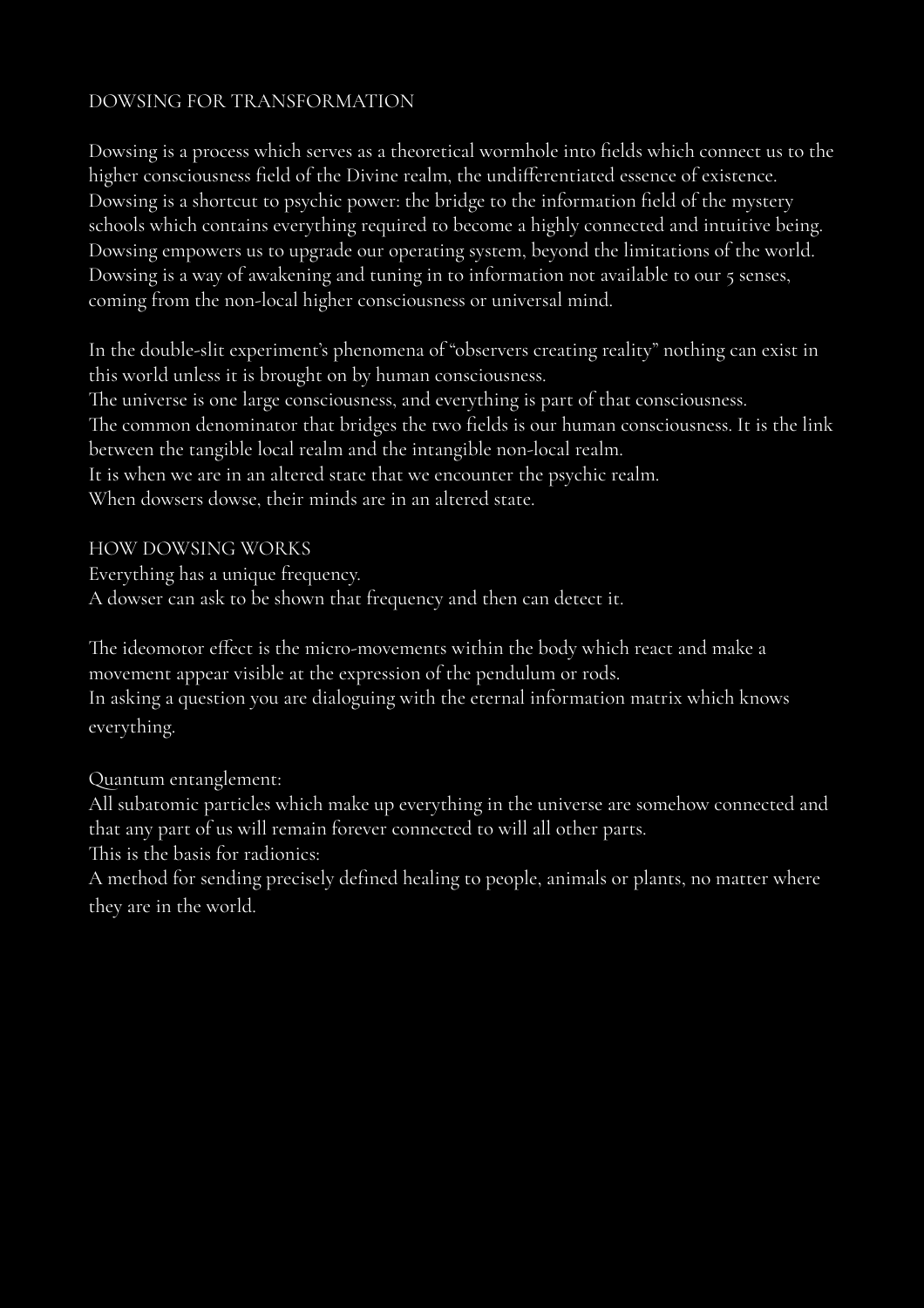## THE HUMAN BRAIN WAVE STATES

The part of our brain that interact with the cosmic world is the intuitive right brain. The part of our brain which connects with the local physical world is the left one. Specific experiments using EEG machines to study the brain states of dowsers have shown that during dowsing the left and right sides of the brains unify to work together in harmony. This is the holy grail for meditators, where beta alpha theta and delta brainwaves synchronise, and a portal opens to the non-local field.

There are 4 brain wave states a human being can function in.

Beta

Alpha

Delta

Theta

Alpha is the state we want to fall into we want to when we do dowsing. Theta and delta are ideal but alpha is good enough.

BETA

The beta brain wave state is the one we function at most of the time in our day to day activities ALPHA

The alpha brain state is the one we reach when we are in deep thought or in light meditation DELTA

The delta brain wave state is the one reached when we are in deep sleep THETA

The theta brain wave state is the one we reach when we are in deep meditation

## GETTING STARTED WITH DOWSING

Start by connecting with the pendulum or rods

- Check yeses and nos with basic questions
- Establish your yes, no and maybe
- Establish when you are ready to ask questions
- If these answers don't come naturally, begin the process of programming the answers.

Hydrate well, drink lots of water before beginning the session

- Be present meditate to bring yourself into presence before starting
- Come from a place of wholeness Is your dowsing based on need or greed?
- Write your questions down on a pad
- Be specific with questions.
- Ask permission
- Focus intently on your tool
- Detach yourself from the answer
- Practice more